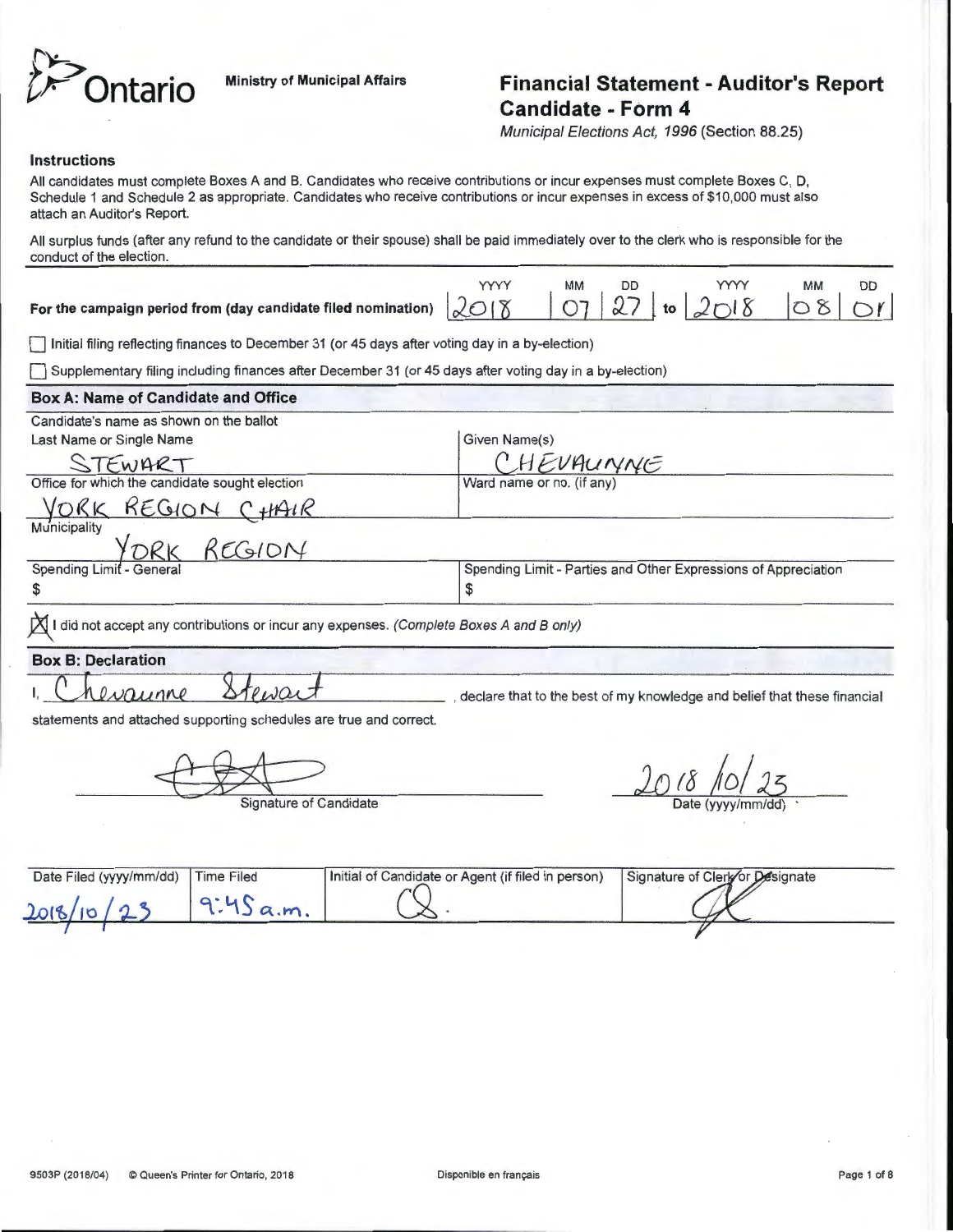| <b>Box C: Statement of Campaign Income and Expenses</b>                                                                                                                                                                                    |                           |                |
|--------------------------------------------------------------------------------------------------------------------------------------------------------------------------------------------------------------------------------------------|---------------------------|----------------|
| <b>LOAN</b>                                                                                                                                                                                                                                |                           |                |
| Name of bank or recognized lending institution                                                                                                                                                                                             |                           |                |
| Amount borrowed<br>\$                                                                                                                                                                                                                      |                           |                |
| <b>INCOME</b>                                                                                                                                                                                                                              |                           |                |
| Total amount of all contributions (from line 1A in Schedule 1)                                                                                                                                                                             | $+$ \$                    |                |
| Revenue from items \$25 or less                                                                                                                                                                                                            | \$                        |                |
| Sign deposit refund                                                                                                                                                                                                                        | $\overline{\mathfrak{s}}$ |                |
| Revenue from fundraising events not deemed a contribution (from Part III of<br>Schedule 2)                                                                                                                                                 |                           |                |
| Interest earned by campaign bank account                                                                                                                                                                                                   | \$                        |                |
| Other (provide full details)                                                                                                                                                                                                               |                           |                |
|                                                                                                                                                                                                                                            | $+$ \$                    |                |
| 2.<br><u> 1989 - Johann Stein, Amerikaansk politiker (</u>                                                                                                                                                                                 | $+$ \$                    |                |
| 3.<br><u> and the second control of the second control of the second control of the second control of the second control of the second control of the second control of the second control of the second control of the second control</u> | $+$ \$                    |                |
| <u> 1980 - Andrea Stadt British Amerikaanse kommunister († 1950)</u>                                                                                                                                                                       | $+$ \$                    |                |
| 5.<br><u> 1989 - Johann Barn, Amerikaansk politiker (</u>                                                                                                                                                                                  | $+$ \$                    |                |
| Total Campaign Income (Do not include loan)                                                                                                                                                                                                | $=$ \$                    | C <sub>1</sub> |
| <b>EXPENSES</b> (Note: include the value of contributions of goods and services)                                                                                                                                                           |                           |                |
| Expenses subject to general spending limit                                                                                                                                                                                                 |                           |                |
| Inventory from previous campaign used in this campaign (list details in Table 4 of                                                                                                                                                         |                           |                |
| Schedule 1)                                                                                                                                                                                                                                |                           |                |
| Advertising                                                                                                                                                                                                                                | $\mathfrak{S}$            |                |
| Brochures/flyers                                                                                                                                                                                                                           | $\overline{\mathsf{s}}$   |                |
| Signs (including sign deposit)                                                                                                                                                                                                             | \$                        |                |
| Meetings hosted                                                                                                                                                                                                                            | \$                        |                |
| Office expenses incurred until voting day                                                                                                                                                                                                  | $\mathfrak{s}$            |                |
| Phone and/or internet expenses incurred until voting day                                                                                                                                                                                   | $\overline{\mathcal{S}}$  |                |
| Salaries, benefits, honoraria, professional fees incurred until voting day                                                                                                                                                                 | \$                        |                |
| Bank charges incurred until voting day                                                                                                                                                                                                     | $+$ \$                    |                |
| Interest charged on loan until voting day                                                                                                                                                                                                  | $+$ \$                    |                |
| Other (provide full details)                                                                                                                                                                                                               |                           |                |
| 1.                                                                                                                                                                                                                                         | $+$ \$                    |                |
| 2.<br>and the control of the company of the control of the control of the control of the control of the control of the                                                                                                                     | + \$                      |                |
| 3.<br>the contract of the contract of the contract of the contract of the contract of the contract of the contract of                                                                                                                      | $+$ \$                    |                |
| 4.                                                                                                                                                                                                                                         | $+$ \$                    |                |
| 5.                                                                                                                                                                                                                                         | $+$ \$                    |                |
| Total Expenses subject to general spending limit                                                                                                                                                                                           | $=$ \$                    | C <sub>2</sub> |
| <b>EXPENSES</b>                                                                                                                                                                                                                            |                           |                |
| Expenses subject to spending limit for parties and other expressions of appreciation                                                                                                                                                       |                           |                |
|                                                                                                                                                                                                                                            | $+$ \$                    |                |
|                                                                                                                                                                                                                                            | $+$ \$                    |                |
| $\overline{2}$ .                                                                                                                                                                                                                           | $+$ \$                    |                |
| $\overline{\mathbf{3}}$ .                                                                                                                                                                                                                  | $+$ \$                    |                |
| 4.<br>the control of the state of the control of the control of the control of the control of the control of the control of the control of the control of the control of the control of the control of the control of the control of       | $+$ \$                    |                |
| 5.                                                                                                                                                                                                                                         |                           |                |
| Total Expenses subject to spending limit for parties and other expressions<br>of appreciation                                                                                                                                              | $=$ \$                    | C <sub>3</sub> |

9503P (2018/04) Page 2 of 8

I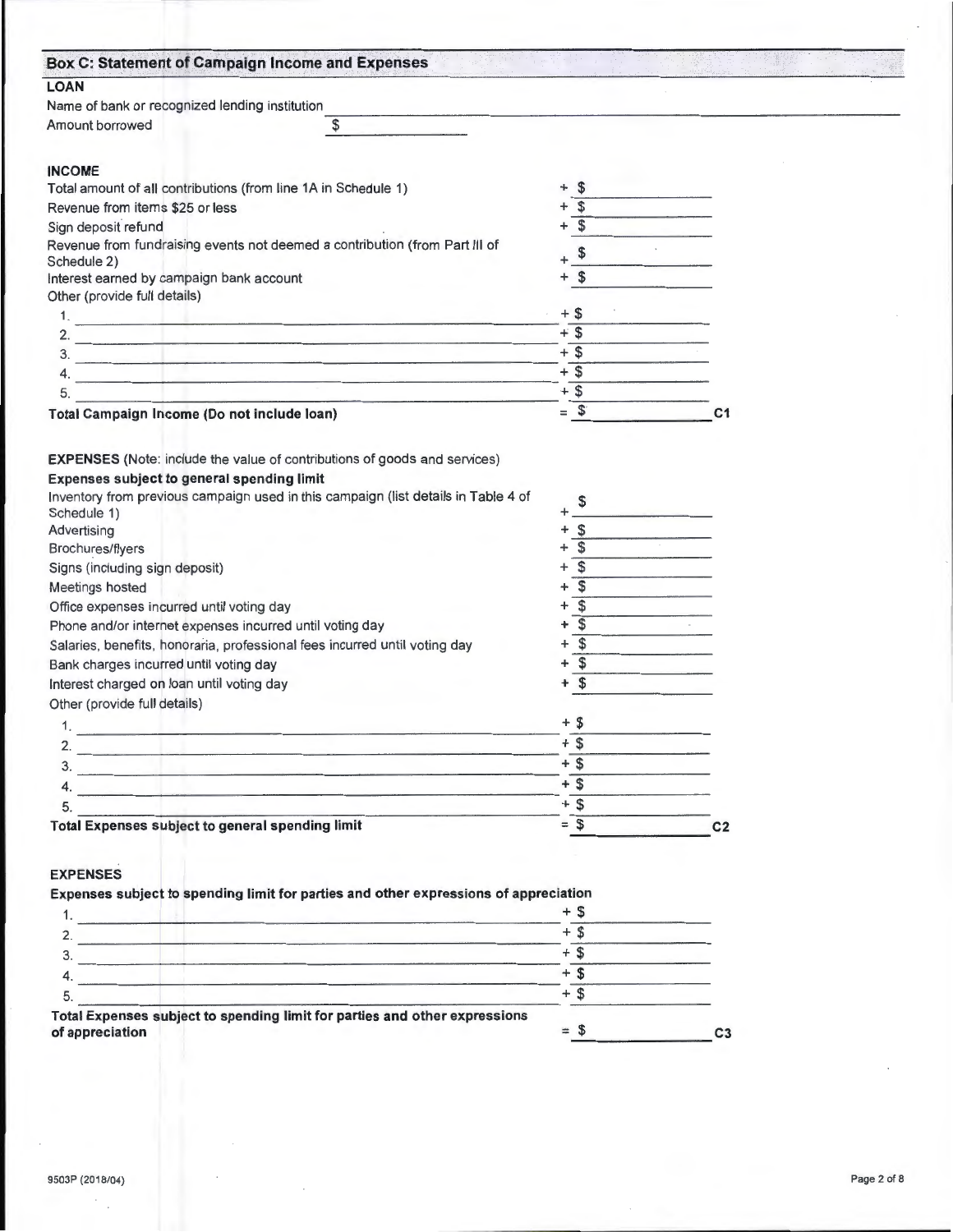| <b>Expenses not subject to spending limits</b>                                |                                      |                |                |
|-------------------------------------------------------------------------------|--------------------------------------|----------------|----------------|
| Accounting and audit                                                          | \$<br>+                              |                |                |
| Cost of fundraising events/activities (list details in Part IV of Schedule 2) | $\overline{\mathbf{s}}$<br>$\ddot{}$ |                |                |
| Office expenses incurred after voting day                                     | $\overline{\mathcal{S}}$<br>+        |                |                |
| Phone and/or internet expenses incurred after voting day                      | $\overline{\mathcal{S}}$<br>+        |                |                |
| Salaries, benefits, honoraria, professional fees incurred after voting day    | $\overline{\mathsf{s}}$<br>+         |                |                |
| Bank charges incurred after voting day                                        | $\overline{\mathsf{s}}$<br>+         |                |                |
| Interest charged on loan after voting day                                     | $\overline{\mathbf{s}}$<br>+         |                |                |
| Expenses related to recount                                                   | $\overline{\mathbf{s}}$<br>+         |                |                |
| Expenses related to controverted election                                     | $\mathfrak s$<br>+                   |                |                |
| Expenses related to compliance audit                                          | $+$ \$                               |                |                |
| Expenses related to candidate's disability (provide full details)             |                                      |                |                |
| <u>1. – Johann Barbara, mars and barbara</u>                                  | $+$ \$                               |                |                |
| 2. $\blacksquare$                                                             | $+$ \$                               |                |                |
| $\overline{\mathbf{3.}}$                                                      | $+$ \$                               |                |                |
| $\mathsf{4.}$                                                                 | $+$ \$                               |                |                |
|                                                                               | $+$ \$                               |                |                |
| Other (provide full details)                                                  |                                      |                |                |
|                                                                               | $+$ \$                               |                |                |
| 2. $\qquad \qquad$                                                            | $+$ \$                               |                |                |
|                                                                               | $+$ \$                               |                |                |
|                                                                               | $+$ \$                               |                |                |
| 5.                                                                            | $+$ \$                               |                |                |
| <b>Total Expenses not subject to spending limits</b>                          | $=$ \$                               | C <sub>4</sub> |                |
| Total Campaign Expenses (C2 + C3 + C4)                                        |                                      | $=$ \$         | C <sub>5</sub> |
| <b>Box D: Calculation of Surplus or Deficit</b>                               |                                      |                |                |
| Excess (deficiency) of income over expenses (Income minus Total Expenses)     |                                      |                |                |
| $(C1 - C5)$                                                                   | + \$                                 | D <sub>1</sub> |                |
| Eligible deficit carried forward by the candidate from the last election      |                                      |                |                |
| (applies to 2018 regular election only)                                       | - \$                                 | D <sub>2</sub> |                |
| Total $(D1 - D2)$                                                             | $=$ \$                               |                |                |
| If there is a surplus, deduct any refund of candidate's or                    |                                      |                |                |
| spouse's contributions to the campaign                                        | - \$                                 |                |                |

Surplus (or deficit) for the campaign

If line 03 shows a surplus, the amount must be paid in trust, at the time the financial statements are filed, to the municipal clerk who is responsible for the conduct of the election.

 $=$  \$

**03**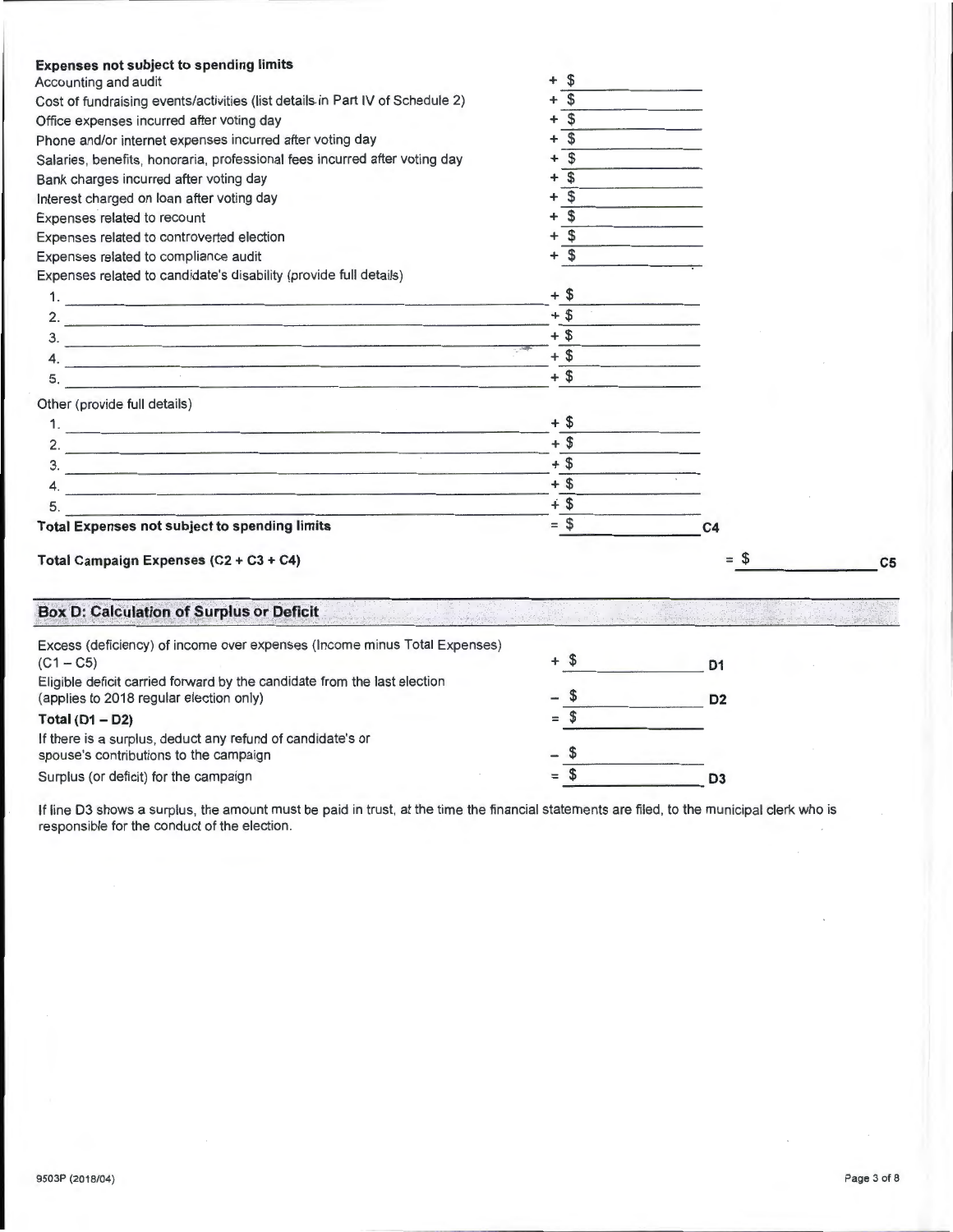| <b>Schedule 1 - Contributions</b>                                                                                                                                                                                  |        |
|--------------------------------------------------------------------------------------------------------------------------------------------------------------------------------------------------------------------|--------|
| <b>Part I - Summary of Contributions</b>                                                                                                                                                                           |        |
| Contributions in money from candidate and spouse                                                                                                                                                                   | + \$   |
| Contributions in goods and services from candidate and spouse<br>(include value listed in Table 3 and Table 4)                                                                                                     | \$     |
|                                                                                                                                                                                                                    |        |
| Total value of contributions not exceeding \$100 per contributor<br>Include ticket revenue, contributions in money, goods and services<br>where the total contribution from a contributor is \$100 or less (do not |        |
| include contributions from candidate or spouse).                                                                                                                                                                   | + \$   |
| Total value of contributions exceeding \$100 per contributor (from line 1B on page 5;<br>list details in Table 1 and Table 2)                                                                                      |        |
| Include ticket revenue, contributions in money, goods and services where<br>the total contribution from a contributor exceeds \$100 (do not include                                                                |        |
| contributions from candidate or spouse).                                                                                                                                                                           | $+$ \$ |
| Contributions returned or payable to the contributor<br>Less:                                                                                                                                                      |        |
| Contributions paid or payable to the clerk, including contributions from<br>anonymous sources exceeding \$25                                                                                                       |        |
|                                                                                                                                                                                                                    |        |
| Total Amount of Contributions (record under Income in Box C)                                                                                                                                                       | 1 Α    |

# **Part II- Contributions exceeding \$100 per contributor- individuals other than candidate or spouse**

# **Table 1: Monetary contributions from individuals other than candidate or spouse**

| <b>Name</b>                                                                  | <b>Full Address</b> | <b>Date Received</b> |        | Amount \$<br>Amount Received \$ Returned to Contributor<br>or Paid to Clerk |
|------------------------------------------------------------------------------|---------------------|----------------------|--------|-----------------------------------------------------------------------------|
|                                                                              |                     |                      |        |                                                                             |
|                                                                              |                     |                      |        |                                                                             |
|                                                                              |                     |                      |        |                                                                             |
|                                                                              |                     |                      |        |                                                                             |
|                                                                              |                     |                      |        |                                                                             |
|                                                                              |                     |                      | $\sim$ |                                                                             |
|                                                                              |                     |                      |        |                                                                             |
|                                                                              |                     |                      |        |                                                                             |
|                                                                              |                     |                      |        |                                                                             |
|                                                                              |                     |                      |        |                                                                             |
| $\overline{1}$ and $\overline{1}$ and $\overline{1}$<br>$\sim$ $\sim$ $\sim$ |                     | $-1$                 |        |                                                                             |

0 Additional information is listed on separate supplementary attachment **Total**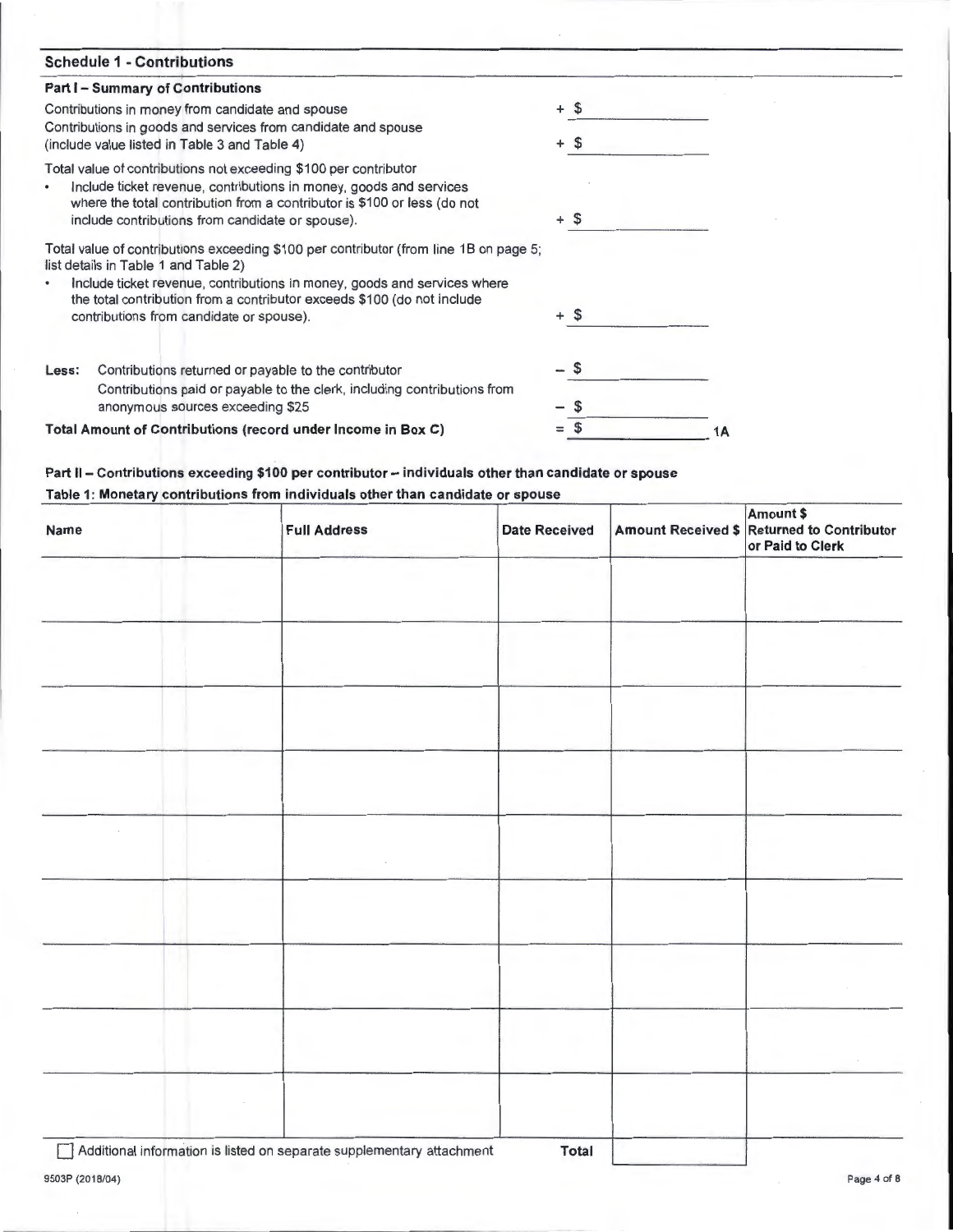| Name | <b>Full Address</b>                                                   | <b>Description of Goods</b><br>or Services | <b>Date Received</b><br>(yyyy/mm/dd) | Value \$ |
|------|-----------------------------------------------------------------------|--------------------------------------------|--------------------------------------|----------|
|      |                                                                       |                                            |                                      |          |
|      |                                                                       |                                            |                                      |          |
|      |                                                                       |                                            |                                      |          |
|      |                                                                       |                                            |                                      |          |
|      |                                                                       |                                            |                                      |          |
|      |                                                                       |                                            |                                      |          |
|      |                                                                       |                                            |                                      |          |
|      |                                                                       |                                            |                                      |          |
|      |                                                                       |                                            |                                      |          |
|      | Additional information is listed on separate supplementary attachment |                                            | <b>Total</b>                         |          |

#### Table 2: Contributions in goods or services from individuals other than candidate or spouse (Note: must also be recorded as Expenses in Box C)

Part III - Contributions from candidate or spouse

## Table 3: Contributions in goods or services

| <b>Description of Goods or Services</b> | <b>Date Received</b><br>(yyyy/mm/dd) | Value \$ |
|-----------------------------------------|--------------------------------------|----------|
|                                         |                                      |          |
|                                         |                                      |          |
|                                         |                                      |          |
|                                         |                                      |          |
|                                         |                                      |          |
|                                         |                                      |          |
|                                         |                                      |          |
|                                         |                                      |          |
|                                         |                                      |          |
|                                         |                                      |          |
|                                         |                                      |          |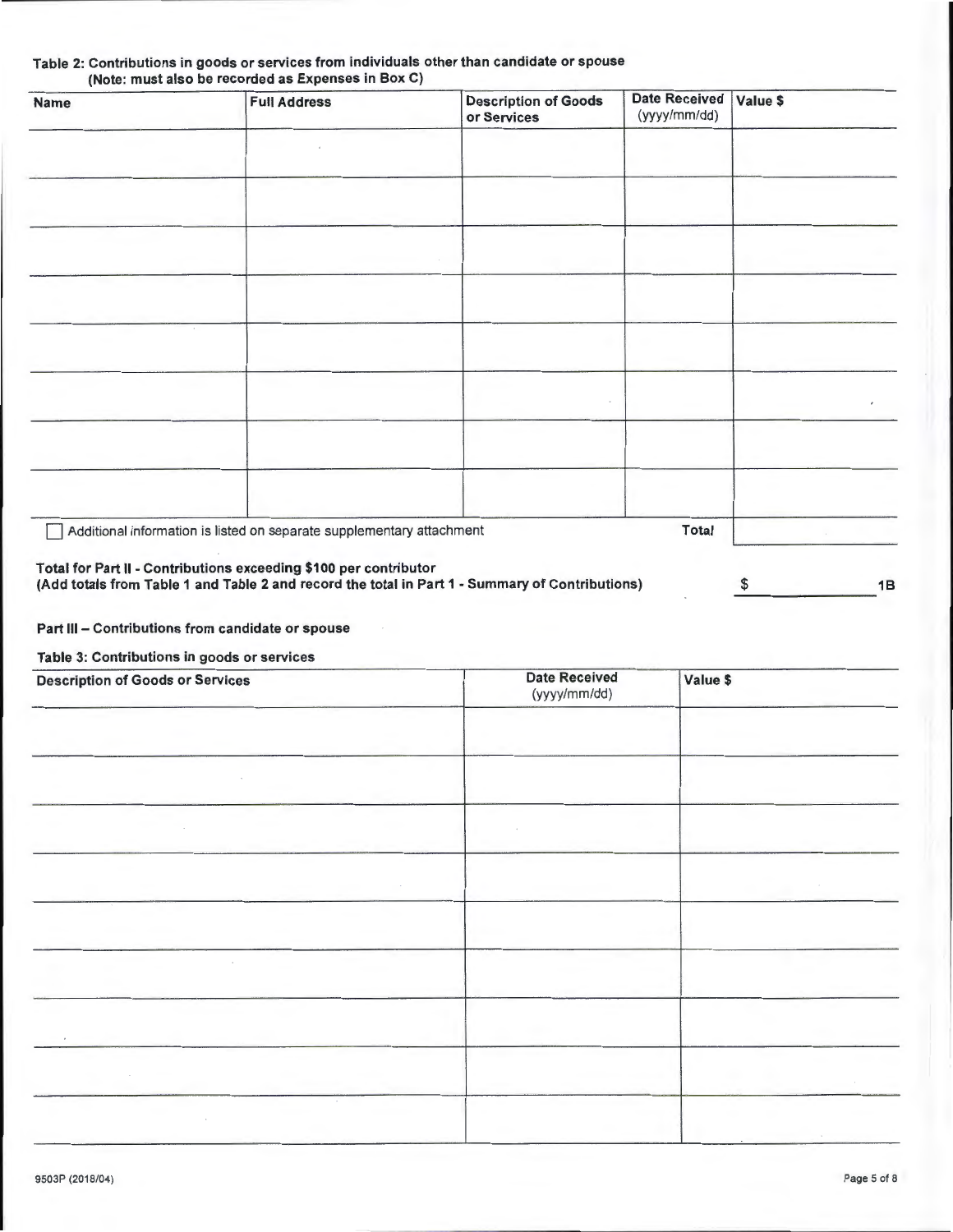| <b>Description of Goods or Services</b>                               | <b>Date Received</b><br>(yyyy/mm/dd) | Value \$ |  |
|-----------------------------------------------------------------------|--------------------------------------|----------|--|
|                                                                       |                                      |          |  |
| Additional information is listed on separate supplementary attachment | <b>Total</b>                         |          |  |

#### Table 4: Inventory of campaign goods and materials from previous municipal campaign used in this campaign (Note: value must be recorded as a contribution from the candidate and as an expense)

| <b>Description</b> | <b>Date Acquired</b><br>(yyyy/mm/dd)                                  | Supplier | Quantity     | <b>Current Market</b><br>Value \$ |
|--------------------|-----------------------------------------------------------------------|----------|--------------|-----------------------------------|
|                    |                                                                       |          |              |                                   |
|                    |                                                                       |          |              |                                   |
|                    |                                                                       |          |              |                                   |
|                    |                                                                       |          |              |                                   |
|                    |                                                                       |          |              |                                   |
|                    |                                                                       |          |              |                                   |
|                    |                                                                       |          |              |                                   |
|                    | Additional information is listed on separate supplementary attachment |          | <b>Total</b> |                                   |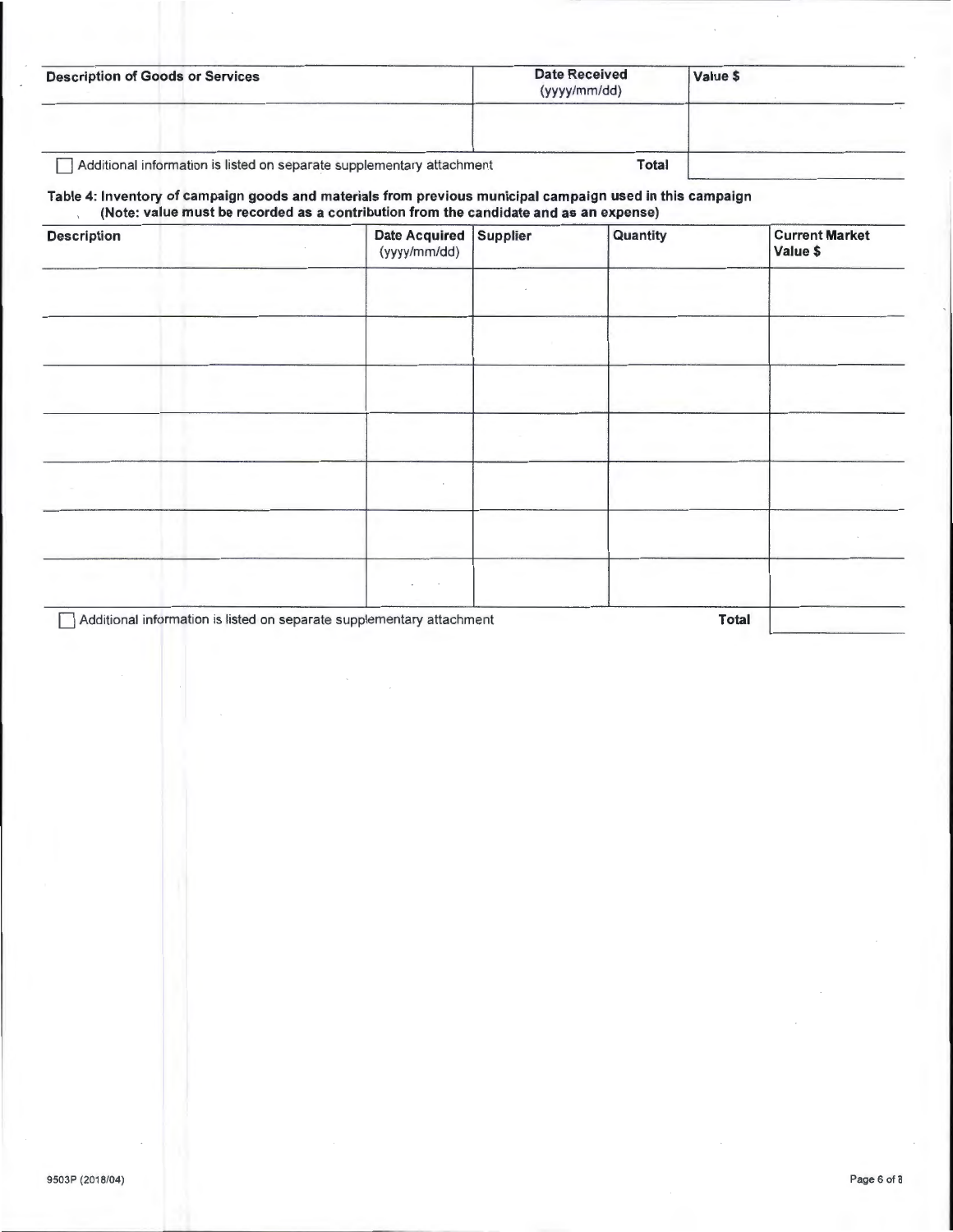| <b>Fundraising Event/Activity</b><br>Complete a separate schedule for each event or activity held                                                                                                                                                                                 |           |                       |    |
|-----------------------------------------------------------------------------------------------------------------------------------------------------------------------------------------------------------------------------------------------------------------------------------|-----------|-----------------------|----|
| Additional schedule(s) attached                                                                                                                                                                                                                                                   |           |                       |    |
| Description of fundraising event/activity<br><u>in a company of the company of the company of the company of the company of the company of the company of the company of the company of the company of the company of the company of the company of the company of the compan</u> |           |                       |    |
| Date of event/activity (yyyy/mm/dd)                                                                                                                                                                                                                                               |           |                       |    |
| Part I - Ticket revenue                                                                                                                                                                                                                                                           |           |                       |    |
| Admission charge (per person)<br>(If there are a range of ticket prices, attach complete breakdown of all ticket<br>sales)                                                                                                                                                        |           | 2A                    |    |
| Number of tickets sold                                                                                                                                                                                                                                                            |           | 2B                    |    |
| Total Part I (2A X 2B) (include in Part 1 of Schedule 1)                                                                                                                                                                                                                          |           | $=$                   | \$ |
| Part II - Other revenue deemed a contribution                                                                                                                                                                                                                                     |           |                       |    |
| (e.g. revenue from goods sold in excess of fair market value)<br>Provide details                                                                                                                                                                                                  |           |                       |    |
| 1.                                                                                                                                                                                                                                                                                | + S       |                       |    |
| 2. $\blacksquare$                                                                                                                                                                                                                                                                 | $+$ \$    |                       |    |
| $\overline{\mathbf{3}}$ .                                                                                                                                                                                                                                                         | $+$ \$    |                       |    |
|                                                                                                                                                                                                                                                                                   | $+$ \$    |                       |    |
| 5.                                                                                                                                                                                                                                                                                | $+$ \$    |                       |    |
| Total Part II (include in Part 1 of Schedule 1)<br>Part III - Other revenue not deemed a contribution<br>(e.g. contribution of \$25 or less; goods or services sold for \$25 or less)                                                                                             |           |                       |    |
| Provide details                                                                                                                                                                                                                                                                   |           |                       |    |
|                                                                                                                                                                                                                                                                                   |           |                       |    |
| 2.<br>the contract of the contract of the contract of the contract of the contract of the contract of the contract of                                                                                                                                                             |           |                       |    |
| З.<br><u> 1988 - Johann John Stein, fransk politik (f. 1988)</u>                                                                                                                                                                                                                  | \$<br>+   |                       |    |
|                                                                                                                                                                                                                                                                                   | $+$ \$    |                       |    |
|                                                                                                                                                                                                                                                                                   |           |                       |    |
| <u> 1950 - Johann Marie Barn, maria amerikana di sebagai per</u><br>5.                                                                                                                                                                                                            | $+$ \$    |                       |    |
| the contract of the contract of the contract of the contract of the contract of the contract of the<br>Total Part III (include under Income in Box C)                                                                                                                             |           | $\mathcal{S}$<br>$=$  |    |
| Part IV - Expenses related to fundraising event or activity<br>Provide details                                                                                                                                                                                                    |           |                       |    |
|                                                                                                                                                                                                                                                                                   | $+$ \$    |                       |    |
|                                                                                                                                                                                                                                                                                   | \$        |                       |    |
| 2. $\qquad \qquad \blacksquare$                                                                                                                                                                                                                                                   | $+$ \$    |                       |    |
| $\overline{\mathbf{3}}$ .                                                                                                                                                                                                                                                         | $+$ \$    |                       |    |
|                                                                                                                                                                                                                                                                                   | \$<br>$+$ |                       |    |
| 6.                                                                                                                                                                                                                                                                                | $+$ \$    |                       |    |
|                                                                                                                                                                                                                                                                                   |           |                       |    |
| $\overline{7}$ .                                                                                                                                                                                                                                                                  | $+$ \$    |                       |    |
| 8.<br>Total Part IV Expenses (include under Expenses in Box C)                                                                                                                                                                                                                    | $+$ \$    | $\mathfrak{F}$<br>$=$ |    |

 $\overline{\phantom{a}}$